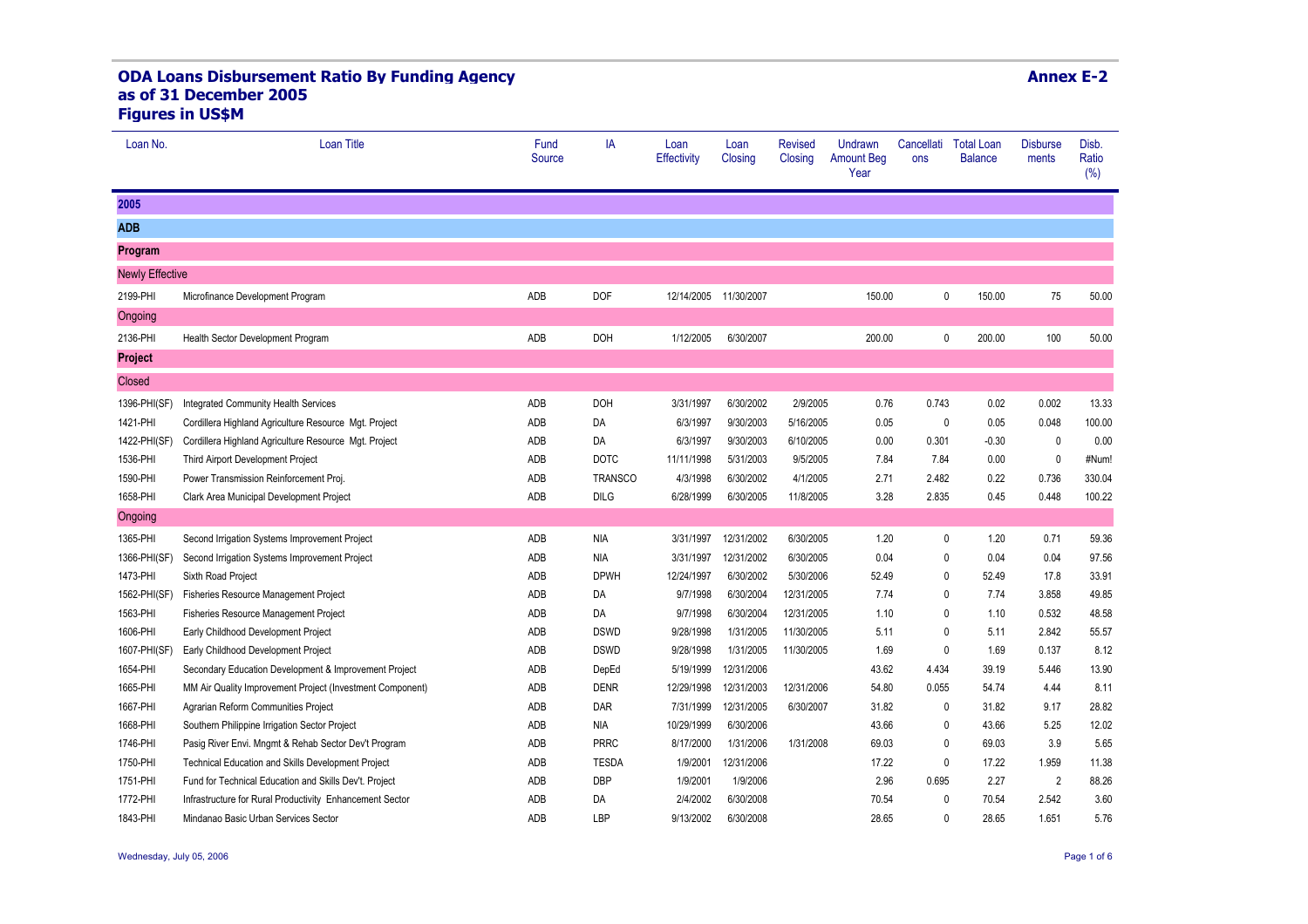| Loan No.        | <b>Loan Title</b>                                               | Fund<br>Source  | IA             | Loan<br><b>Effectivity</b> | Loan<br>Closing | <b>Revised</b><br>Closing | Undrawn<br><b>Amount Beg</b><br>Year | Cancellati<br>ons | <b>Total Loan</b><br><b>Balance</b> | <b>Disburse</b><br>ments | Disb.<br>Ratio<br>(%) |
|-----------------|-----------------------------------------------------------------|-----------------|----------------|----------------------------|-----------------|---------------------------|--------------------------------------|-------------------|-------------------------------------|--------------------------|-----------------------|
| 1984-PHI        | <b>Electricity Market and Transmission Development Project</b>  | ADB             | <b>TRANSCO</b> | 3/9/2004                   | 6/30/2009       |                           | 38.84                                | 0                 | 38.84                               | 0.13                     | 0.33                  |
| 2012-PHI        | MWSS New Water Source Development Project                       | ADB             | <b>MWSS</b>    | 2/17/2004                  | 6/30/2007       |                           | 3.24                                 | 0                 | 3.24                                | 0.802                    | 24.72                 |
| 2063-PHI        | Development of Poor Urban Communities Sector Project            | ADB             | DBP            | 4/21/2004                  | 4/20/2010       |                           | 30.83                                | 0                 | 30.83                               | 0.802                    | 2.60                  |
| 2137-PHI        | Health Sector Development Project                               | ADB             | <b>DOH</b>     | 1/12/2005                  | 12/31/2011      |                           | 13.00                                | 0                 | 13.00                               | 0.32                     | 2.46                  |
|                 | Summary for 'Fund_Source' = ADB (28 detail records)             |                 |                |                            |                 |                           |                                      |                   |                                     |                          |                       |
|                 | Sum                                                             |                 |                |                            |                 |                           | 882.22                               | 19.39             | 862.83                              | 240.57                   | 27.88                 |
| <b>GOJ-JBIC</b> |                                                                 |                 |                |                            |                 |                           |                                      |                   |                                     |                          |                       |
| <b>Project</b>  |                                                                 |                 |                |                            |                 |                           |                                      |                   |                                     |                          |                       |
| Closed          |                                                                 |                 |                |                            |                 |                           |                                      |                   |                                     |                          |                       |
| PH-P139         | Tiwi Geothermal Power Plant Complex Rehab. Project              | <b>GOJ-JBIC</b> | <b>NPC</b>     | 3/28/1995                  | 3/28/2002       | 12/31/2005                | 23.10                                | 6.23              | 16.87                               | 14.59                    | 86.47                 |
| PH-P140         | Makban Geothermal Power Plant Complex Rehab. Project            | GOJ-JBIC        | <b>NPC</b>     | 3/28/1995                  | 3/28/2002       | 12/31/2005                | 36.99                                | 9.48              | 27.51                               | 27.88                    | 101.35                |
| PH-P155         | Agno and Allied Rivers Urgent Rehabilitation Project            | <b>GOJ-JBIC</b> | <b>DPWH</b>    | 6/28/1996                  | 6/28/2005       |                           | 14.65                                | 0.23              | 14.42                               | 9.5                      | 65.87                 |
| PH-P167         | MM Strategic Mass Rail Transit (MRT) Dev't. (Line 2) Proj.      | GOJ-JBIC        | <b>LRTA</b>    | 7/26/1996                  | 7/26/2003       | 7/26/2005                 | 72.98                                | 39.67             | 33.31                               | 22.21                    | 66.69                 |
| PH-P181         | Provincial Cities Water Supply Project (Phase V)                | GOJ-JBIC        | LWUA           | 7/14/1997                  | 7/14/2004       | 6/30/2005                 | 43.68                                | 28.89             | 14.79                               | 14.79                    | 100.00                |
| PH-P183         | Special Economic Zones Environment Mgt. Project                 | <b>GOJ-JBIC</b> | PEZA           | 7/10/1997                  | 7/10/2003       | 7/10/2005                 | 22.03                                | 21.49             | 0.54                                | 1.45                     | 270.52                |
| PH-P185         | MM Strategic Mass Rail Transit (MRT) Dev't. Project, Phase III  | <b>GOJ-JBIC</b> | <b>LRTA</b>    | 1/7/1999                   | 1/7/2004        | 7/30/2005                 | 142.70                               | 97.98             | 44.72                               | 44.75                    | 100.07                |
| PH-P186         | MM Interchange Construction Project Phase IV                    | <b>GOJ-JBIC</b> | <b>DPWH</b>    | 1/7/1999                   | 1/7/2004        | 1/7/2005                  | 12.64                                | 7.24              | 5.40                                | 2.37                     | 43.91                 |
| Ongoing         |                                                                 |                 |                |                            |                 |                           |                                      |                   |                                     |                          |                       |
| PH-P153         | Lower Agusan Dev't Project, Irrigation Component                | <b>GOJ-JBIC</b> | <b>NIA</b>     | 6/28/1996                  | 6/28/2005       | 6/28/2006                 | 6.95                                 | 0                 | 6.95                                | 1.19                     | 17.12                 |
| PH-P158         | Metro Cebu Dev't Project III (Cebu South Coastal Road)          | <b>GOJ-JBIC</b> | <b>DPWH</b>    | 6/28/1996                  | 6/28/2003       | 6/28/2006                 | 44.09                                | 0                 | 44.09                               | 13.02                    | 29.53                 |
| PH-P162         | Rural Road Network Development Project II (National Roads)      | <b>GOJ-JBIC</b> | <b>DPWH</b>    | 6/28/1996                  | 6/28/2003       | 6/28/2006                 | 28.90                                | 0                 | 28.90                               | 8.1                      | 28.03                 |
| PH-P173         | Social Reform Related Feeder Ports Dev't Project                | GOJ-JBIC        | <b>DOTC</b>    | 6/26/1997                  | 6/26/2006       |                           | 25.70                                | 0                 | 25.70                               | 0.58                     | 2.26                  |
| PH-P174         | PJFH Mindanao Section Rehabilitation Project                    | <b>GOJ-JBIC</b> | <b>DPWH</b>    | 6/26/1997                  | 6/26/2004       | 6/26/2006                 | 24.04                                | 0                 | 24.04                               | 7.63                     | 31.74                 |
| PH-P176         | Northern Negros Geothermal Project                              | <b>GOJ-JBIC</b> | PNOC           | 7/10/1997                  | 7/10/2002       | 7/30/2006                 | 99.61                                | 0                 | 99.61                               | 19.5                     | 19.58                 |
| PH-P179         | MM Flood Control Project Project-West of Mangahan Floodway      | <b>GOJ-JBIC</b> | <b>DPWH</b>    | 6/26/1997                  | 6/26/2006       |                           | 41.52                                | 0                 | 41.52                               | 12.44                    | 29.96                 |
| PH-P180         | Lower Agusan Dev't Project, Phase 2 (Flood Ctrl Component) Ph 2 | GOJ-JBIC        | <b>DPWH</b>    | 6/26/1997                  | 6/26/2005       | 2/26/2007                 | 29.75                                | 0                 | 29.75                               | 14.54                    | 48.87                 |
| PH-P184         | Third Elementary Education Project                              | GOJ-JBIC        | DepEd          | 6/26/1997                  | 6/26/2006       |                           | 39.16                                | 0                 | 39.16                               | 11.37                    | 29.03                 |
| PH-P187         | Batangas Port Development Project                               | <b>GOJ-JBIC</b> | PPA            | 1/7/1999                   | 1/7/2005        | 1/7/2008                  | 82.67                                | 0                 | 82.67                               | 17.48                    | 21.14                 |
| PH-P188         | Arterial Road Links Development Project Phase III               | <b>GOJ-JBIC</b> | <b>DPWH</b>    | 1/7/1999                   | 1/7/2006        |                           | 43.54                                | 0                 | 43.54                               | 33.752                   | 77.52                 |
| PH-P189         | Domestic Shipping Modernization Project Phase II                | GOJ-JBIC        | <b>DBP</b>     | 1/7/1999                   | 1/7/2005        | 1/7/2007                  | 102.42                               | 0                 | 102.42                              | 12.704                   | 12.40                 |
| PH-P190         | Selected Airports (Trunkline) Dev't. Project I                  | <b>GOJ-JBIC</b> | <b>DOTC</b>    | 5/11/1999                  | 5/11/2006       |                           | 39.74                                | 0                 | 39.74                               | 2.225                    | 5.60                  |
| PH-P191         | Metro Iligan Regional Infrastructure Dev't. Project             | <b>GOJ-JBIC</b> | Lanao del Nor  | 1/7/1999                   | 1/7/2008        |                           | 37.48                                | 0                 | 37.48                               | 1.605                    | 4.28                  |
| PH-P193         | Agno River Flood Control Project Phase II-A                     | <b>GOJ-JBIC</b> | <b>DPWH</b>    | 1/7/1999                   | 1/7/2007        |                           | 43.14                                | 0                 | 43.14                               | 6.383                    | 14.80                 |
| PH-P194         | Southern Mindanao Integrated Coastal Zone Mgt. Project          | <b>GOJ-JBIC</b> | <b>DENR</b>    | 1/7/1999                   | 1/7/2007        |                           | 23.73                                | 0                 | 23.73                               | 1.46                     | 6.15                  |
| PH-P195         | Local Government Unit Support Credit Program                    | GOJ-JBIC        | LBP            | 1/7/1999                   | 1/7/2005        | 1/7/2006                  | 28.01                                | 0                 | 28.01                               | 27.418                   | 97.88                 |
| PH-P196         | Central Luzon Irrigation Project                                | <b>GOJ-JBIC</b> | <b>NIA</b>     | 1/7/1999                   | 1/7/2007        |                           | 91.58                                | 0                 | 91.58                               | 7.206                    | 7.87                  |
| PH-P197         | Fisheries Resource Management Project                           | GOJ-JBIC        | DA             | 1/7/1999                   | 1/7/2007        |                           | 12.65                                | 0                 | 12.65                               | 1.908                    | 15.09                 |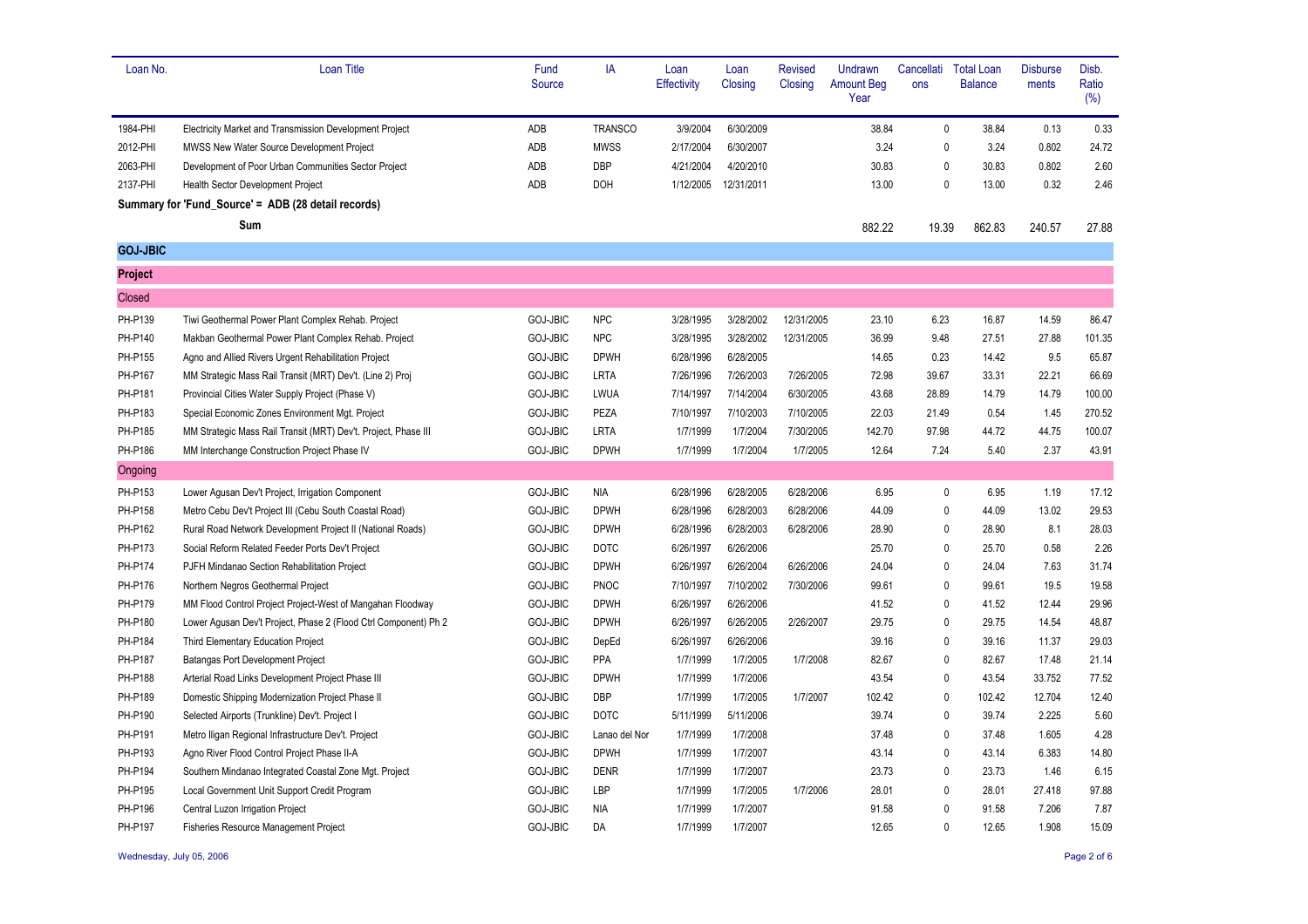| Loan No. | <b>Loan Title</b>                                                                        | Fund<br>Source  | IA          | Loan<br><b>Effectivity</b> | Loan<br>Closing | <b>Revised</b><br>Closing | Undrawn<br><b>Amount Beg</b><br>Year | Cancellati<br>ons | <b>Total Loan</b><br><b>Balance</b> | <b>Disburse</b><br>ments | Disb.<br>Ratio<br>(%) |
|----------|------------------------------------------------------------------------------------------|-----------------|-------------|----------------------------|-----------------|---------------------------|--------------------------------------|-------------------|-------------------------------------|--------------------------|-----------------------|
|          |                                                                                          |                 |             |                            |                 |                           |                                      |                   |                                     |                          |                       |
| PH-P198  | Industrial and Support Services Expansion Program (Phase II)                             | <b>GOJ-JBIC</b> | <b>DBP</b>  | 3/28/2000                  | 3/28/2006       |                           | 122.63                               | $\mathbf 0$       | 122.63                              | 59.819                   | 48.78                 |
| PH-P199  | Environmental Infrastructure Support Credit Program (Phase II)                           | <b>GOJ-JBIC</b> | DBP         | 3/28/2000                  | 3/28/2006       |                           | 68.73                                | $\mathbf{0}$      | 68.73                               | 19.844                   | 28.87                 |
| PH-P200  | Secondary Education Dev't. and Improvement Project                                       | GOJ-JBIC        | DepEd       | 3/28/2000                  | 3/28/2009       |                           | 54.95                                | 0                 | 54.95                               | 9.264                    | 16.86                 |
| PH-P201  | Rural Water Supply & Sanitation Project (Phase V)                                        | GOJ-JBIC        | <b>DILG</b> | 3/28/2000                  | 3/28/2007       |                           | 6.38                                 | $\mathbf 0$       | 6.38                                | 0.082                    | 1.28                  |
| PH-P202  | Bohol Irrigation Project (Phase II)                                                      | GOJ-JBIC        | NIA         | 3/28/2000                  | 3/28/2008       |                           | 42.01                                | $\mathbf 0$       | 42.01                               | 6.55                     | 15.59                 |
| PH-P203  | Agrarian Reform Infrastructure Support Project (Phase II)                                | GOJ-JBIC        | <b>DAR</b>  | 3/28/2000                  | 3/28/2007       |                           | 70.74                                | $\mathbf{0}$      | 70.74                               | 15.615                   | 22.08                 |
| PH-P204  | Arterial Road Links Development Project Phase IV                                         | <b>GOJ-JBIC</b> | <b>DPWH</b> | 3/28/2000                  | 3/28/2007       |                           | 107.61                               | $\mathbf 0$       | 107.61                              | 37.897                   | 35.22                 |
| PH-P205  | Cordillera Road Improvement Project                                                      | GOJ-JBIC        | <b>DPWH</b> | 3/28/2000                  | 3/28/2007       |                           | 45.77                                | 0                 | 45.77                               | 11.143                   | 24.35                 |
| PH-P206  | PJFH Mindanao Section Rehabilitation Project Phase II                                    | GOJ-JBIC        | <b>DPWH</b> | 3/28/2000                  | 3/28/2006       |                           | 54.95                                | 0                 | 54.95                               | 18.689                   | 34.01                 |
| PH-P207  | Rehab/Maint of Bridges on Arterial Roads Project IV                                      | <b>GOJ-JBIC</b> | <b>DPWH</b> | 3/28/2000                  | 3/28/2007       |                           | 37.44                                | 0                 | 37.44                               | 12.72                    | 33.97                 |
| PH-P208  | Maritime Safety Improvement Project Phase C                                              | <b>GOJ-JBIC</b> | <b>DOTC</b> | 3/28/2000                  | 3/28/2006       |                           | 43.37                                | $\mathbf 0$       | 43.37                               | 0.2                      | 0.46                  |
| PH-P209  | Pinatubo Hazard Urgent Mitigation Project (Phase II)                                     | <b>GOJ-JBIC</b> | <b>DPWH</b> | 3/28/2000                  | 3/28/2006       |                           | 30.50                                | $\mathbf 0$       | 30.50                               | 6.167                    | 20.22                 |
| PH-P210  | Pasig-Marikina River Channel Improvement Project (Phase I)                               | <b>GOJ-JBIC</b> | <b>DPWH</b> | 3/28/2000                  | 3/28/2006       |                           | 3.20                                 | $\mathbf{0}$      | 3.20                                | $\mathbf 0$              | 0.00                  |
| PH-P211  | LRT Line 1 Capacity Expansion Project, Phase II                                          | GOJ-JBIC        | <b>LRTA</b> | 9/4/2000                   | 9/4/2006        |                           | 164.45                               | $\Omega$          | 164.45                              | 24.601                   | 14.96                 |
| PH-P212  | KAMANAVA Area Flood Control and Drainage System Improvement Proj.                        | GOJ-JBIC        | <b>DPWH</b> | 9/4/2000                   | 9/4/2008        |                           | 66.34                                | $\mathbf 0$       | 66.34                               | 8.336                    | 12.57                 |
| PH-P213  | Mindanao Container Terminal Project                                                      | GOJ-JBIC        | PHIVIDEC    | 9/4/2000                   | 9/4/2008        |                           | 9.26                                 | $\mathbf 0$       | 9.26                                | 7.825                    | 84.49                 |
| PH-P214  | New Iloilo Airport Development Project                                                   | <b>GOJ-JBIC</b> | <b>DOTC</b> | 12/27/2000                 | 12/27/2007      |                           | 117.33                               | $\mathbf 0$       | 117.33                              | 11.695                   | 9.97                  |
| PH-P215  | Subic Bay Port Development Project                                                       | GOJ-JBIC        | <b>SBMA</b> | 1/27/2001                  | 12/27/2009      |                           | 138.54                               | $\mathbf 0$       | 138.54                              | 18.623                   | 13.44                 |
| PH-P216  | Second Magsaysay Bridge and Butuan City Bypass Roads Construction                        | GOJ-JBIC        | <b>DPWH</b> | 12/27/2000                 | 12/27/2008      |                           | 22.99                                | $\mathbf{0}$      | 22.99                               | 11.021                   | 47.95                 |
| PH-P217  | Arterial Road Links Project, Phase V                                                     | GOJ-JBIC        | <b>DPWH</b> | 9/25/2001                  | 9/25/2009       |                           | 70.73                                | $\mathbf{0}$      | 70.73                               | 7.11                     | 10.05                 |
| PH-P218  | Metro Manila Interchange Project Phase V                                                 | <b>GOJ-JBIC</b> | <b>DPWH</b> | 9/25/2001                  | 9/25/2006       |                           | 51.29                                | $\mathbf 0$       | 51.29                               | 0.379                    | 0.74                  |
| PH-P219  | Selected Airports Dev't. Project (Tacloban & Bacolod) Ph II                              | <b>GOJ-JBIC</b> | <b>DOTC</b> | 9/25/2001                  | 9/25/2007       |                           | 109.37                               | $\mathbf 0$       | 109.37                              | 0.218                    | 0.20                  |
| PH-P220  | Rural Road Network Development Project III                                               | GOJ-JBIC        | <b>DPWH</b> | 9/25/2001                  | 9/25/2009       |                           | 56.90                                | $\mathbf 0$       | 56.90                               | 0.683                    | 1.20                  |
| PH-P221  | Help for Catubig Agricultural Advancement Project Stage I                                | GOJ-JBIC        | NIA         | 1/23/2002                  | 1/23/2011       |                           | 45.97                                | $\Omega$          | 45.97                               | 1.202                    | 2.61                  |
| PH-P222  | Mindanao Sustainable Settlement Area Development Project                                 | GOJ-JBIC        | <b>DAR</b>  | 9/25/2001                  | 9/25/2009       |                           | 43.79                                | $\mathbf 0$       | 43.79                               | 5.945                    | 13.57                 |
| PH-P223  | Agno River Flood Control Project Phase II-B                                              | GOJ-JBIC        | <b>DPWH</b> | 9/25/2001                  | 9/25/2009       |                           | 8.88                                 | 0                 | 8.88                                | $\mathbf 0$              | 0.00                  |
| PH-P224  | Laoag River Basin Flood Control and Sabo Project                                         | <b>GOJ-JBIC</b> | <b>DPWH</b> | 9/25/2001                  | 9/25/2009       |                           | 48.66                                | $\mathbf 0$       | 48.66                               | 7.394                    | 15.19                 |
| PH-P225  | Sustainable Environmental Mgt. Project in Northern Palawan                               | <b>GOJ-JBIC</b> | <b>DOT</b>  | 9/25/2001                  | 9/25/2009       |                           | 12.29                                | $\mathbf 0$       | 12.29                               | 4.741                    | 38.58                 |
| PH-P226  | Subic-Clark-Tarlac Expressway Project                                                    | <b>GOJ-JBIC</b> | <b>BCDA</b> | 12/1/2001                  | 12/1/2009       |                           | 332.13                               | $\mathbf{0}$      | 332.13                              | 62.279                   | 18.75                 |
| PH-P227  | Arterial Road Links Project, Phase VI                                                    | <b>GOJ-JBIC</b> | <b>DPWH</b> | 9/24/2002                  | 9/24/2009       |                           | 61.83                                | 0                 | 61.83                               | 0.942                    | 1.52                  |
| PH-P228  | New Communications, Navigation and Surveillance/Air Traffic Management Systems           | <b>GOJ-JBIC</b> | <b>DOTC</b> | 2/21/2003                  | 2/21/2010       |                           | 212.01                               | $\mathbf 0$       | 212.01                              | $\mathbf 0$              | 0.00                  |
| PH-P229  | Bago River Irrigation System Rehab. And Improvement Project                              | <b>GOJ-JBIC</b> | NIA         | 2/21/2003                  | 2/21/2010       |                           | 28.49                                | $\mathbf 0$       | 28.49                               | 2.289                    | 8.03                  |
| PH-P230  | Iloilo Flood Control Project Phase II                                                    | GOJ-JBIC        | <b>DPWH</b> | 9/24/2002                  | 9/24/2010       |                           | 59.83                                | $\mathbf{0}$      | 59.83                               | 1.063                    | 1.78                  |
| PH-P231  | Urgent Bridges Construction Project for Rural Development                                | <b>GOJ-JBIC</b> | <b>DPWH</b> | 9/24/2002                  | 9/24/2009       |                           | 172.40                               | $\mathbf 0$       | 172.40                              | 1.725                    | 1.00                  |
| PH-P232  | Improvement of the Marine Disaster Response and Environmental Protection System GOJ-JBIC |                 | <b>DOTC</b> | 2/21/2003                  | 2/21/2008       |                           | 89.96                                | 0                 | 89.96                               | $\mathbf 0$              | 0.00                  |
| PH-P233  | Northern Luzon Wind Power Project                                                        | <b>GOJ-JBIC</b> | <b>PNOC</b> | 10/24/2002                 | 10/24/2007      |                           | 56.32                                | 0                 | 56.32                               | $\mathbf 0$              | 0.00                  |
| PH-P235  | ARMM Social Fund for Peace and Development                                               | <b>GOJ-JBIC</b> | ASFPD-FMO   | 4/30/2004                  | 4/30/2011       |                           | 23.75                                | 0                 | 23.75                               | 0                        | 0.00                  |
| PH-P236  | Arterial road Bypass Project I (Plaridel and Cabanatuan)                                 | <b>GOJ-JBIC</b> | <b>DPWH</b> | 7/29/2004                  | 7/29/2012       |                           | 59.84                                | $\mathbf{0}$      | 59.84                               | 0                        | 0.00                  |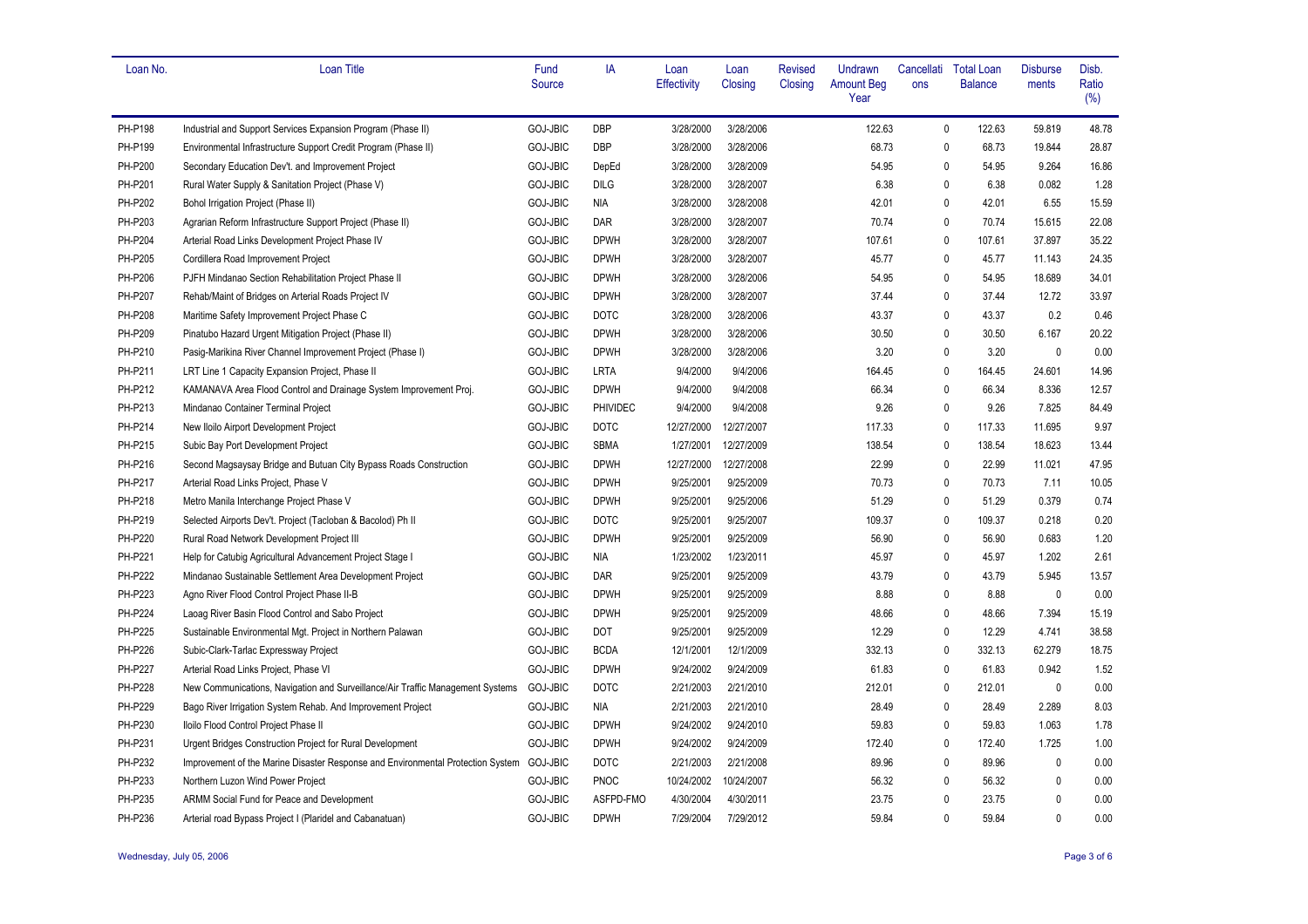| Loan No.               | <b>Loan Title</b>                                                                  | Fund<br>Source  | IA             | Loan<br>Effectivity | Loan<br>Closing | <b>Revised</b><br>Closing | Undrawn<br><b>Amount Beg</b><br>Year | Cancellati<br>ons | <b>Total Loan</b><br><b>Balance</b> | <b>Disburse</b><br>ments | Disb.<br>Ratio<br>(%) |
|------------------------|------------------------------------------------------------------------------------|-----------------|----------------|---------------------|-----------------|---------------------------|--------------------------------------|-------------------|-------------------------------------|--------------------------|-----------------------|
| PH-P237                | Central Mindanao Road Project                                                      | <b>GOJ-JBIC</b> | <b>DPWH</b>    | 4/30/2004           | 4/30/2011       |                           | 35.74                                | $\mathbf 0$       | 35.74                               | 0.17                     | 0.48                  |
| <b>PH-P238</b>         | Subic Bay Freeport Environmental Management Project II                             | <b>GOJ-JBIC</b> | <b>SBMA</b>    | 11/10/2003          | 11/10/2012      |                           | 9.53                                 | 0                 | 9.53                                | $\mathbf 0$              | 0.00                  |
|                        | Summary for 'Fund_Source' = GOJ-JBIC (67 detail records)                           |                 |                |                     |                 |                           |                                      |                   |                                     |                          |                       |
|                        | Sum                                                                                |                 |                |                     |                 |                           | 4,010.34                             |                   | 211.21 3,799.13                     | 714.28                   | 18.80                 |
| <b>OTHERS</b>          |                                                                                    |                 |                |                     |                 |                           |                                      |                   |                                     |                          |                       |
| Project                |                                                                                    |                 |                |                     |                 |                           |                                      |                   |                                     |                          |                       |
| Closed                 |                                                                                    |                 |                |                     |                 |                           |                                      |                   |                                     |                          |                       |
| AusAID-02-1            | Follow on Search and Rescue Vessel Acquisition Project                             | Australia       | <b>DOTC</b>    | 9/1/2001            | 3/31/2005       | 9/30/2005                 | 14.43                                | $\mathbf 0$       | 14.43                               | 14.426                   | 100.00                |
| Austria-3              | Hospital Development Project                                                       | Austria         | DOH            | 1/1/2001            | 6/30/2004       |                           | 6.62                                 | 0                 | 6.62                                | $\mathbf 0$              | 0.00                  |
| Austria-4              | <b>Emergency Network Project</b>                                                   | Austria         | <b>DILG</b>    | 2/15/2002           | 12/30/2004      | 2/14/2005                 | 14.13                                | $\pmb{0}$         | 14.13                               | $\mathbf{0}$             | 0.00                  |
| FP IX(b)               | Upgrading of E.Rodriguez Memorial Hospital                                         | France          | <b>DOH</b>     | 10/16/1997          | 6/30/2000       | 12/31/2004                | 0.20                                 | $\mathbf 0$       | 0.20                                | $\mathbf{0}$             | 0.00                  |
| IFAD 397-PH            | Cordillera Highland Agricultural Resource Mgt.                                     | <b>IFAD</b>     | DA             | 12/4/1996           | 9/30/2003       | 6/30/2005                 | 0.28                                 | 0.239             | 0.04                                | 0.041                    | 100.00                |
| <b>NDF-269</b>         | LGU Urban Water and Sanitation Project                                             | <b>NDF</b>      | DBP            | 7/18/2003           | 12/31/2005      | 3/15/2005                 | 6.63                                 | 6.628             | 0.00                                | $\mathbf{0}$             | #Num!                 |
| PHL-3                  | Luzon Transmission Line and Substations Project                                    | Korea           | <b>TRANSCO</b> | 10/1/1995           | 6/30/1998       | 9/30/2005                 | 7.55                                 | $\mathbf{0}$      | 7.55                                | 0.608                    | 8.05                  |
| Spain-2                | Acquisition of 14 Fisheries Patrol Vessels                                         | Spain           | DA             | 10/1/2002           | 2/28/2005       |                           | 4.46                                 | 0                 | 4.46                                | 5.672                    | 127.32                |
| Spain-3                | Upgrading of Zamboanga City Medical Center                                         | Spain           | DOH            | 11/20/2002          | 5/31/2004       |                           | 0.00                                 | $\mathbf{0}$      | 0.00                                | $\pmb{0}$                | #Num!                 |
| Spain-4                | Solar Power Technology Support (SPOTS) to ARCs                                     | Spain           | <b>DAR</b>     | 3/10/2003           | 9/10/2004       | 3/31/2005                 | 5.61                                 | $\mathbf{0}$      | 5.61                                | 6.297                    | 112.25                |
| Spain-6                | Upgrading of the Medical Equipment of DEMS of PGH                                  | Spain           | UP-PGH         | 8/12/2002           | 12/31/2003      |                           | 0.00                                 | $\Omega$          | 0.00                                | $\mathbf{0}$             | #Num!                 |
| <b>UK-2</b>            | Tulay ng Pangulo sa Barangay                                                       | UK              | <b>DPWH</b>    | 10/1/2000           | 12/31/2003      |                           | 142.89                               | $\mathbf{0}$      | 142.89                              | 0.238                    | 0.17                  |
| <b>Newly Effective</b> |                                                                                    |                 |                |                     |                 |                           |                                      |                   |                                     |                          |                       |
| PH20030908             | Development of Sub-specialty Capabilities for Heart-Lung-Kidney Diseases in Select | Netherlands     | DOH            | 4/25/2005           | 12/25/2010      |                           | 20.15                                | $\mathbf 0$       | 20.15                               | 7.16                     | 35.54                 |
| <b>SIDA-01</b>         | Credit Facility for the Environmental Management Project                           | <b>SIDA</b>     | DBP            | 10/21/2005          | 8/2/2007        |                           | 10.00                                | 0                 | 10.00                               | $\mathbf{0}$             | 0.00                  |
| <b>UK-4</b>            | Tulay ng Pangulo sa Kaunlaran                                                      | UK              | <b>DPWH</b>    | 9/29/2005           | 8/16/2010       |                           | 168.44                               | $\mathbf{0}$      | 168.44                              | $\mathbf{0}$             | 0.00                  |
| <b>Newly Signed</b>    |                                                                                    |                 |                |                     |                 |                           |                                      |                   |                                     |                          |                       |
| AI-200565887           | Local Government Units Investment Programme                                        | Germany         | LBP            |                     |                 |                           | 0.00                                 | $\mathbf 0$       | 0.00                                | $\mathbf{0}$             | #Num!                 |
| IFAD-661-PH            | Rural Microenterprise Promotion Programme                                          | <b>IFAD</b>     | DTI            |                     |                 |                           | 0.00                                 | $\mathbf{0}$      | 0.00                                | $\mathbf{0}$             | #Num!                 |
| KfW-04                 | <b>SME Financing Program</b>                                                       | Germany         | SB Corp        |                     |                 |                           | 0.00                                 | 0                 | 0.00                                | $\Omega$                 | #Num!                 |
| Korea-01               | Widening of Gapan-San Fernando-Olongapo                                            | Korea           | <b>DPWH</b>    | 3/1/2006            | 3/1/2011        |                           | 0.00                                 | $\mathbf{0}$      | 0.00                                | $\mathbf{0}$             | #Num!                 |
| SAUDI-1/433            | Mindanao Roads Improvement Project                                                 | Saudi Arabia    | <b>DPWH</b>    |                     |                 |                           | 0.00                                 | $\mathbf{0}$      | 0.00                                | $\mathbf{0}$             | #Num!                 |
| Ongoing                |                                                                                    |                 |                |                     |                 |                           |                                      |                   |                                     |                          |                       |
| Al-9160002             | Provincial Towns Water Supply I/II                                                 | Germany         | LWUA           | 4/1/2000            | 12/31/2003      | 6/30/2006                 | 15.09                                | 0                 | 15.09                               | 7.681                    | 50.89                 |
| Al-9960000             | Industrial Pollution Control Loan Project II                                       | Germany         | DBP            | 3/1/2001            | 12/31/2005      |                           | 5.88                                 | $\mathbf 0$       | 5.88                                | 1.701                    | 28.93                 |
| Al-9965040             | Credit Line for Small and Medium Enterprises                                       | Germany         | DBP            | 3/1/2000            | 12/31/2002      | 12/31/2006                | 16.78                                | $\mathbf{0}$      | 16.78                               | 4.667                    | 27.81                 |
| Austria-2              | Austrian Assisted Bridge Construction Replacement Project                          | Austria         | <b>DPWH</b>    | 4/30/2002           | 11/12/2004      | 7/31/2005                 | 33.37                                | 0                 | 33.37                               | 0.376                    | 1.13                  |
| Belgian-1              | LRT Line 1 Rehabilitation II, Modernization II                                     | Belguim         | LRTA           | 12/14/2004          | 2/24/2008       |                           | 17.32                                | $\Omega$          | 17.32                               | 5.541                    | 31.99                 |
| BLA-04055              | NorthRail Project Phase 1 Section 1                                                | China           | <b>NLRC</b>    | 9/13/2004           | 9/13/2009       |                           | 294.74                               | $\Omega$          | 294.74                              | $\Omega$                 | 0.00                  |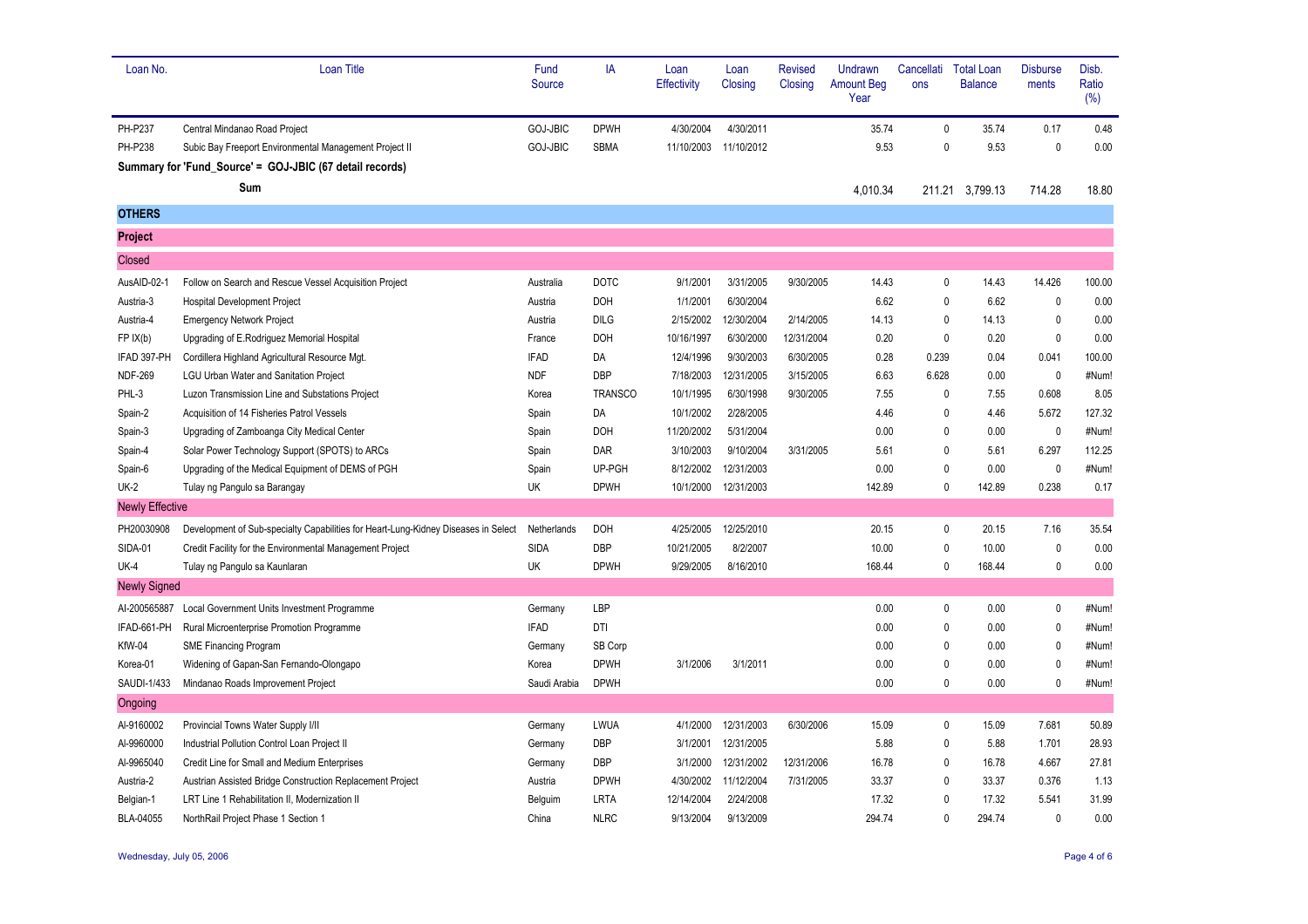| Loan No.               | <b>Loan Title</b>                                                 | Fund<br>Source | IA           | Loan<br><b>Effectivity</b> | Loan<br>Closing | <b>Revised</b><br>Closing | Undrawn<br><b>Amount Beg</b><br>Year | Cancellati<br>ons | <b>Total Loan</b><br><b>Balance</b> | <b>Disburse</b><br>ments | Disb.<br>Ratio<br>(%) |
|------------------------|-------------------------------------------------------------------|----------------|--------------|----------------------------|-----------------|---------------------------|--------------------------------------|-------------------|-------------------------------------|--------------------------|-----------------------|
| BMZ 2000-66-           | Expansion of Dual Education and Training Project                  | Germany        | <b>TESDA</b> | 1/30/2001                  | 6/30/2004       | 12/30/2006                | 3.43                                 | $\mathbf 0$       | 3.43                                | 2.711                    | 79.04                 |
| CHI-1                  | Banaoang Pump Irrigation Project                                  | China          | <b>NIA</b>   | 6/27/2002                  | 6/27/2008       |                           | 33.58                                | $\pmb{0}$         | 33.58                               | 1.354                    | 4.03                  |
| CHI-2                  | General Santos Fishing Port Complex Expansion/Improvement Project | China          | DA           | 3/15/2003                  | 3/15/2009       |                           | 24.99                                | $\mathbf 0$       | 24.99                               | 7.041                    | 28.18                 |
| G1/G3219588            | Development of Centers of Excellence in Modern Manufacturing      | Austria        | <b>TESDA</b> | 5/30/2002                  | 5/30/2005       | 5/17/2009                 | 13.67                                | $\mathbf 0$       | 13.67                               | 3.765                    | 27.54                 |
| IFAD 577-PH            | Northern Mindanao Community Initiative and Resource Management    | <b>IFAD</b>    | DAR          | 4/1/2003                   | 4/1/2008        | 12/31/2009                | 12.76                                | $\pmb{0}$         | 12.76                               | 2.765                    | 21.67                 |
| IFAD-474-PH            | Western Mindanao Community Initiative Project                     | <b>IFAD</b>    | DAR          | 3/25/1999                  | 12/31/2005      | 6/30/2007                 | 8.15                                 | $\mathbf{0}$      | 8.15                                | 1.14                     | 13.99                 |
| KFAED-541              | Mindanao Second Roads Improvement Project                         | Kuwait         | <b>DPWH</b>  | 10/1/1998                  | 12/31/2003      | 12/31/2006                | 12.48                                | $\mathbf 0$       | 12.48                               | 9.674                    | 77.54                 |
| <b>KfW-02</b>          | Credit Line for Solid Waste Management Project                    | Germany        | <b>DBP</b>   | 3/30/2004                  | 12/30/2007      |                           | 16.65                                | $\pmb{0}$         | 16.65                               | 1.697                    | 10.19                 |
| KfW-1998-66-           | Upgrading of the Philippine Merchant Marine Academy               | Germany        | <b>PMMA</b>  | 6/1/2002                   | 12/30/2005      |                           | 9.16                                 | $\mathbf{0}$      | 9.16                                | 5.146                    | 56.21                 |
| <b>NDF-327</b>         | Mindanao Basic Urban Services                                     | <b>NDF</b>     | <b>DILG</b>  | 9/1/2002                   | 6/30/2008       |                           | 4.26                                 | $\mathbf{0}$      | 4.26                                | 1.125                    | 26.41                 |
| <b>NDF-331</b>         | Technical Education and Skills Development Project                | <b>NDF</b>     | <b>TESDA</b> | 9/1/2000                   | 6/30/2005       | 12/31/2007                | 8.00                                 | $\mathbf{0}$      | 8.00                                | $\mathbf 0$              | 0.00                  |
| OPEC 784-P             | Sixth Road Project                                                | OPEC           | <b>DPWH</b>  | 1/1/1998                   | 2/28/2002       | 5/30/2006                 | 5.78                                 | $\mathbf{0}$      | 5.78                                | $\mathbf 0$              | 0.00                  |
| <b>OPEC 841-P</b>      | Technical Education and Skills Development Project                | OPEC           | <b>TESDA</b> | 9/1/2001                   | 6/30/2005       | 12/31/2007                | 6.14                                 | $\mathbf{0}$      | 6.14                                | 1.4                      | 22.79                 |
| PHL-5                  | Laguindingan Airport Development Project                          | Korea          | <b>DOTC</b>  | 6/19/1998                  | 6/19/2002       | 1/13/2008                 | 23.76                                | $\pmb{0}$         | 23.76                               | $\pmb{0}$                | 0.00                  |
| PHL-7                  | Northrail-Southrail Linkage Project                               | Korea          | <b>PNR</b>   | 3/16/2005                  |                 |                           | 35.00                                | $\pmb{0}$         | 35.00                               | $\mathbf 0$              | 0.00                  |
| <b>UK-1</b>            | National Roads Bridge Replacement Project                         | UK             | <b>DPWH</b>  | 12/1/2001                  | 3/31/2005       | 3/31/2006                 | 26.79                                | $\mathbf 0$       | 26.79                               | $\mathbf{0}$             | 0.00                  |
| <b>UK-3</b>            | Tulay ng Pangulo sa SZOPAD                                        | UK             | <b>DPWH</b>  | 12/1/2001                  | 12/31/2006      |                           | 143.13                               | $\pmb{0}$         | 143.13                              | 31.937                   | 22.31                 |
|                        | Summary for 'Fund_Source' = OTHERS (43 detail records)            |                |              |                            |                 |                           |                                      |                   |                                     |                          |                       |
|                        | Sum                                                               |                |              |                            |                 |                           | 1,172.28                             |                   | 6.87 1.165.41                       | 124.16                   | 10.65                 |
| <b>WB</b>              |                                                                   |                |              |                            |                 |                           |                                      |                   |                                     |                          |                       |
| <b>Project</b>         |                                                                   |                |              |                            |                 |                           |                                      |                   |                                     |                          |                       |
| <b>Closed</b>          |                                                                   |                |              |                            |                 |                           |                                      |                   |                                     |                          |                       |
| PH-4019                | Manila Second Sewerage Project                                    | WB             | <b>MWSS</b>  | 3/17/1998                  | 12/31/2001      | 11/16/2005                | 10.55                                | 1.033             | 9.52                                | 9.518                    | 100.00                |
| PH-4522                | Mindanao Rural Development Project                                | WB             | DA           | 3/13/2000                  | 12/31/2003      | 12/31/2004                | 1.03                                 | 0.623             | 0.40                                | 0.403                    | 100.00                |
| PH-7034                | Land Administration & Management Project                          | <b>WB</b>      | <b>DENR</b>  | 1/9/2001                   | 9/30/2003       | 12/31/2004                | 1.41                                 | 1.286             | 0.13                                | 0.125                    | 99.21                 |
| <b>Newly Effective</b> |                                                                   |                |              |                            |                 |                           |                                      |                   |                                     |                          |                       |
| PH-7290                | Second Women's Health and Safe Motherhood Project                 | WB             | <b>DOH</b>   | 12/28/2005                 | 6/30/2012       |                           | 16.00                                | $\pmb{0}$         | 16.00                               | 0.08                     | 0.50                  |
| PH-7298                | Land Administration & Management Project Phase II                 | <b>WB</b>      | <b>DENR</b>  | 10/11/2005                 | 3/31/2011       |                           | 19.00                                | $\pmb{0}$         | 19.00                               | 0.095                    | 0.50                  |
| <b>Newly Signed</b>    |                                                                   |                |              |                            |                 |                           |                                      |                   |                                     |                          |                       |
| PH-7311                | Manila Third Sewerage Project                                     | WB             | LBP          | 3/6/2006                   | 6/30/2010       |                           | 0.00                                 | $\pmb{0}$         | 0.00                                | $\pmb{0}$                | #Num!                 |
| Ongoing                |                                                                   |                |              |                            |                 |                           |                                      |                   |                                     |                          |                       |
| PH-4108                | Third Elementary Education Project                                | WB             | DepEd        | 7/2/1997                   | 6/30/2004       | 6/30/2006                 | 22.95                                | $\mathbf 0$       | 22.95                               | 7.65                     | 33.34                 |
| PH-4110                | Water Resources Development Project                               | WB             | <b>NIA</b>   | 3/20/1997                  | 12/31/2002      | 6/30/2005                 | 4.18                                 | $\mathbf{0}$      | 4.18                                | 0.694                    | 16.59                 |
| PH-4228                | Water Districts Development Project                               | WB             | LBP          | 9/10/1999                  | 6/30/2004       | 3/31/2006                 | 12.33                                | 5                 | 7.33                                | 0.338                    | 4.61                  |
| PH-4299                | Community-Based Resource Management Project                       | WB             | <b>DOF</b>   | 10/6/1998                  | 6/30/2004       | 3/31/2006                 | 13.17                                | $\mathbf{0}$      | 13.17                               | 3.197                    | 24.27                 |
| PH-4301                | Early Childhood Development Project                               | <b>WB</b>      | <b>DSWD</b>  | 9/28/1998                  | 12/31/2004      | 11/30/2005                | 2.46                                 | $\mathbf{0}$      | 2.46                                | 1.198                    | 48.78                 |